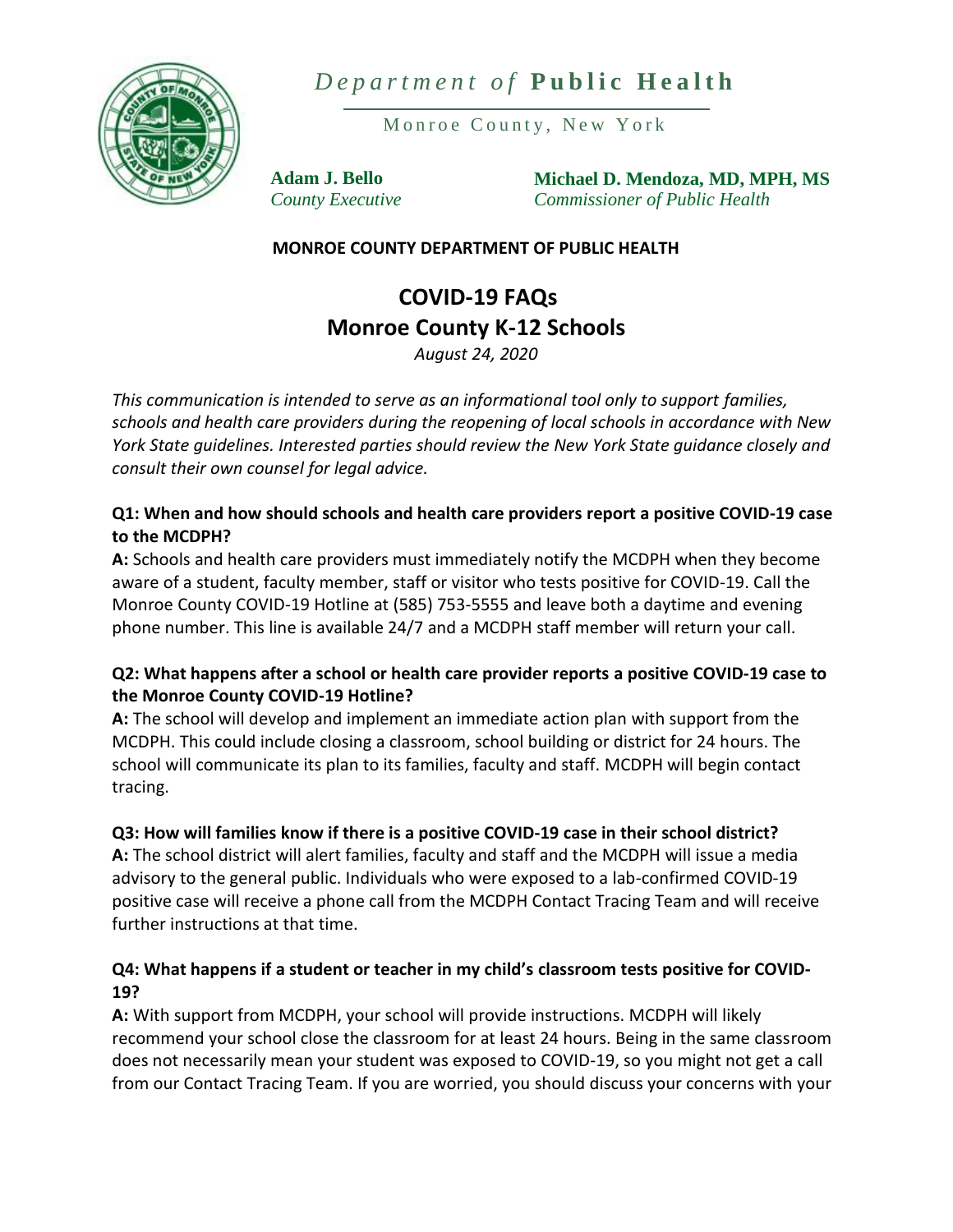primary care physician. If you do not have a PCP, contact the COVID-19 Hotline at (585) 753- 5555.

# **Q5: What is the most important thing for families to remember?**

**A:** Check on your child's health every morning. Take a temperature reading and look for symptoms of illness *before* your child leaves for school. Do not send a child who has a fever or who is feeling ill to school. Period. Consult with your health care provider regarding any signs of illness.

# **Q6: What kind of face covering is appropriate for students, faculty and staff?**

**A:** Cloth face coverings that cover both the nose and mouth are required. At this time, the MCDPH is recommending cloth masks for most situations. MCDPH is not recommending neck gaitors, bandanas, or scarves. Face shields worn without other appropriate face coverings are not an acceptable alternative. Some staff members will need additional personal protective equipment (PPE) at times. Please consult with your school's medical director or nurse.

# **Q7: Can my child be exempted from having to wear a mask?**

**A:** MCDPH recommends all students wear a mask to protect other students, faculty and staff. Exemptions can be granted by primary care physicians, but only for rare, pre-existing conditions. If your child is having difficulty wearing a mask, consult with your primary care physician regarding techniques that will help your child adapt to a mask.

# **Q8: What if another student is exempted from wearing a mask in school?**

**A:** The student must remain at least six feet from others at all times.

## **Q9: What happens if a child shows potential symptoms of COVID-19 while at school?**

**A:** The student should immediately be separated from other students. The student's family will need to arrange pickup of the student and will be directed to consult with their health care provider.

# **Q10: If a student tests positive for COVID-19, can the individual's siblings still come to school?**

**A:** No, siblings who reside in the same household will be placed in mandatory quarantine by the MCDPH Contract Tracing Team. They will be unable to return to school until MCDPH releases them from quarantine. This will be at least 14 days after the positive COVID-19 case is released from isolation OR the last contact with the isolated person.

# **Q11: What happens if a family member of a student, faculty or staff member tests positive for COVID-19?**

**A:** The family member will be isolated and the student, faculty or staff member will be placed in mandatory quarantine by the MCDPH (or other local health department if they live in a nearby county) and will not be able to attend school until the health department releases them from quarantine.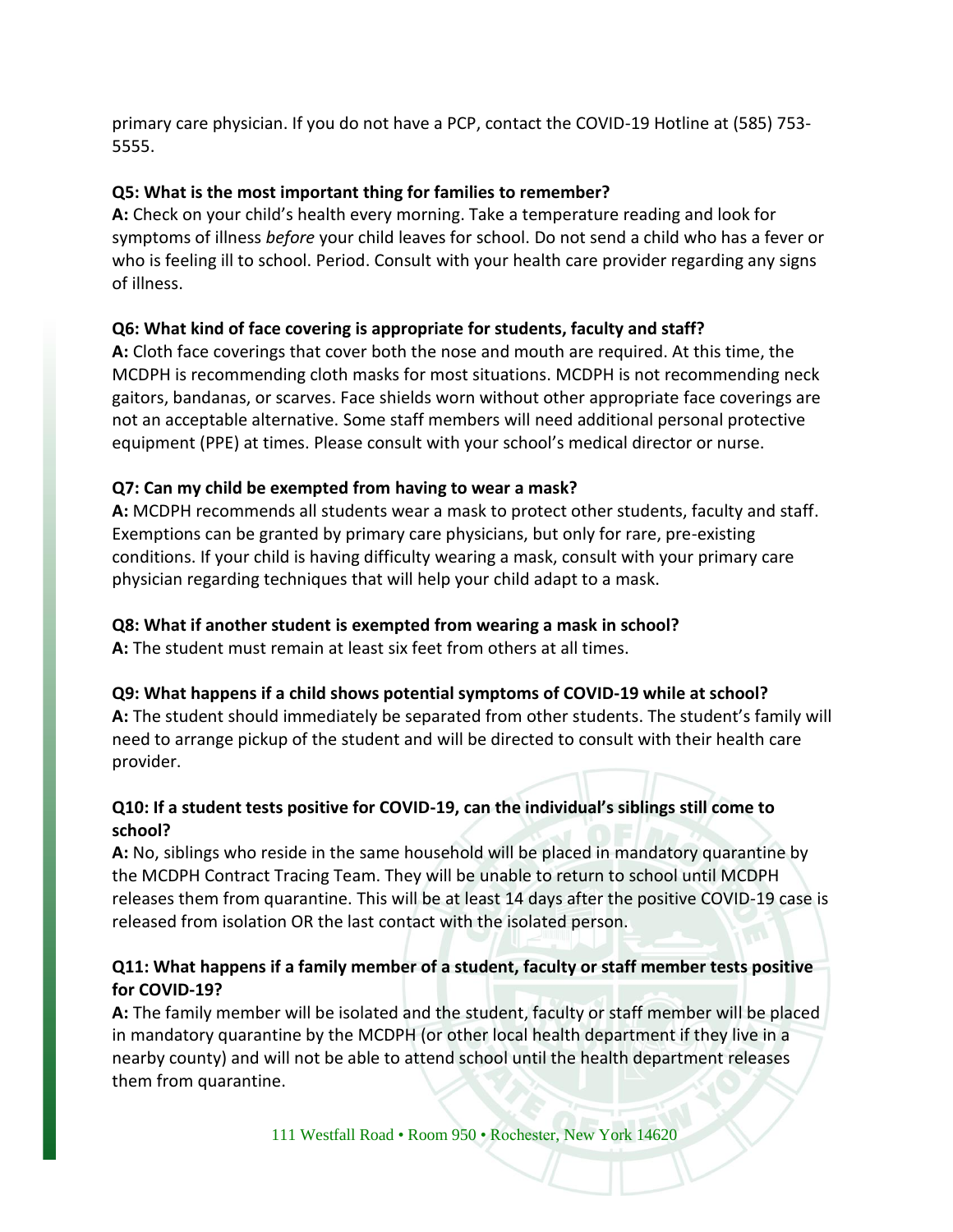#### **Q12: How will I know what to do if my student is placed in isolation or quarantine?**

**A:** The MCDPH Contact Tracing Team will walk you through the process and provide support throughout the isolation or quarantine process. If you have questions, you can call the Monroe County COVID-19 Hotline at any time: (585)753-5555 or email [COVID19@monroecounty.gov.](mailto:COVID19@monroecounty.gov)

#### **Q13: How will I know what to do if my student is required to take a COVID-19 test?**

**A:** Work with your health care provider to schedule a test, either in the provider's office, an urgent care center or other location. For more information about testing and local test locations, go to [https://coronavirus.health.ny.gov/find-test-site-near-you.](https://coronavirus.health.ny.gov/find-test-site-near-you)

# **Q14: What if we don't have a health care provider, health insurance, or transportation or face other barriers that make it hard for me or my student to get a COVID-19 test? Where can I get help?**

**A:** Any Monroe County residents with or without insurance can get a free test at Monroe Community College. Follow the link in Q13 above for information. For other questions or concerns about getting a test, call the Monroe County COVID-19 Hotline at (585) 753-5555 or email [COVID19@monroecounty.gov.](mailto:COVID19@monroecounty.gov)

## **Q15: I don't want everyone to know if my child or I test positive for COVID-19. How can I protect my privacy?**

**A:** The MCDPH/School District will not publicly disclose the names of students, staff, faculty or visitors who test positive for COVID-19. If a student tests positive, the school building will be identified. If a staff or faculty member tests positive, the school district will be identified.

## **Q16: Is there a threshold of infections or absentee rates that would indicate a school should close?**

**A:** While MCDPH can make a recommendation, it will be up to individual school districts to determine when a classroom, building or district should be closed. The factors under consideration are listed in the individual district plans that school districts have submitted to New York State.

New York State will close all schools in the Finger Lakes Region if the regional infection rate rise above 9%. To track the regional infection rate, go to [https://forward.ny.gov/early](https://forward.ny.gov/early-warning-monitoring-dashboard)[warning-monitoring-dashboard.](https://forward.ny.gov/early-warning-monitoring-dashboard)

## **Q17: Are there warning signs that I can track in my own school district?**

**A:** At present, MCDPH does not compile district-level infection rates. To track trends in Monroe County, go to [www.monroecounty.gov/health-COVID-19](http://www.monroecounty.gov/health-COVID-19) and click on the link to the COVID-19 Dashboard. MCDPH is closely monitoring numerous local datasets for signs of increasing community spread and will notify the public if that occurs.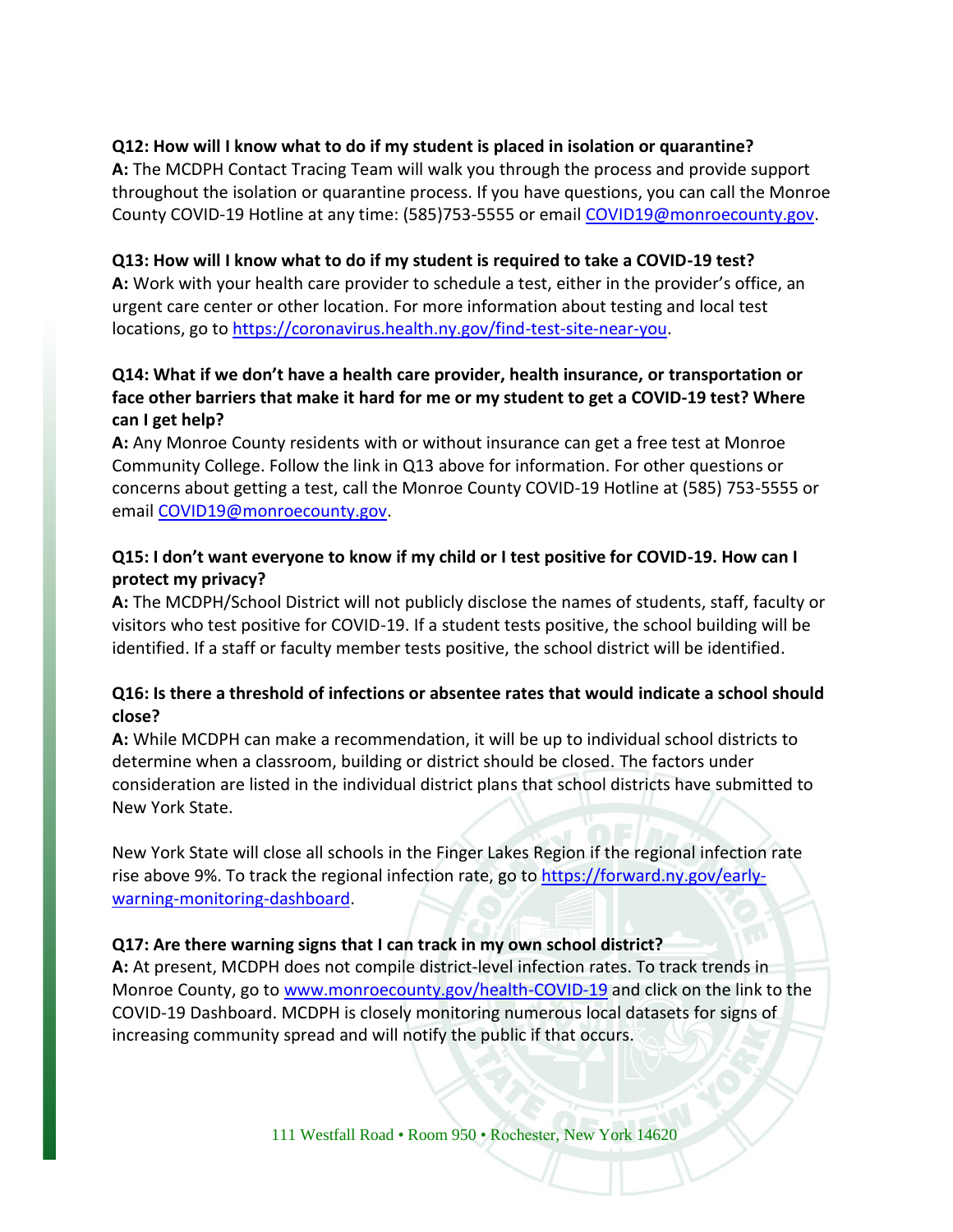#### **Q18: I work at a school. How often should I get tested for COVID-19?**

**A:** While anyone in New York State can get tested for COVID-19, there is no recommended schedule for faculty or staff to receive routine testing. If you have been exposed to a labconfirmed COVID-19 positive case, the MCDPH contact tracing team will call you and provide guidance related to testing. If you are having symptoms or want to set up a regular testing regime for yourself, please consult with your primary care physician.

#### **Q19: What are some frequently used terms that I should know?**

**A:** Here are definitions to terms frequently used when discussing COVID-19:

- **Potential Exposure:** Being in the same household or having come into close contact with an individual who is confirmed or suspected to have a COVID-19 infection.
- **Close Contact:** Someone who was within 6 feet of an infected person for at least 15 minutes, during the period starting 48 hours before symptoms appeared until the time the infected person is isolated, and one or both of these individuals were not wearing a mask.
- **Proximate Contact:** Being in the same enclosed environment such as a classroom, office or gathering, but greater than 6 feet from a person displaying symptoms of COVID-19 or someone who has tested positive for COVID-19.
- **Contact Tracing:** The identification and follow-up of individuals who may have come into contact with a person infected with COVID-19.
- **Case:** An individual with a lab-confirmed COVID-19 diagnosis. Cases are always issued an Isolation Order by MCDPH unless the individual has had a prior lab-confirmed case within the past 12 weeks and has completed the initial isolation.
- **[Isolation:](https://www.cdc.gov/coronavirus/2019-ncov/if-you-are-sick/isolation.html)** The process of separating an individual who has a confirmed or suspected case of COVID-19 from others for 10 days or more following the onset of symptoms. MCDPH must issue a release from isolation before it can end.
- **[Mandatory Quarantine:](https://coronavirus.health.ny.gov/system/files/documents/2020/03/quarantine_guidance_0.pdf)** The process of separating an individual who has been in close contact with someone who is positive from others. That way, if the individual develops COVID-19, the individual cannot spread it to others. As long as no symptoms develop, the quarantine period lasts for at least 14 days since the last contact between the two individuals. If symptoms develop during quarantine, MCDPH will provide additional instructions. MCDPH must issue a release from mandatory quarantine before it can end.